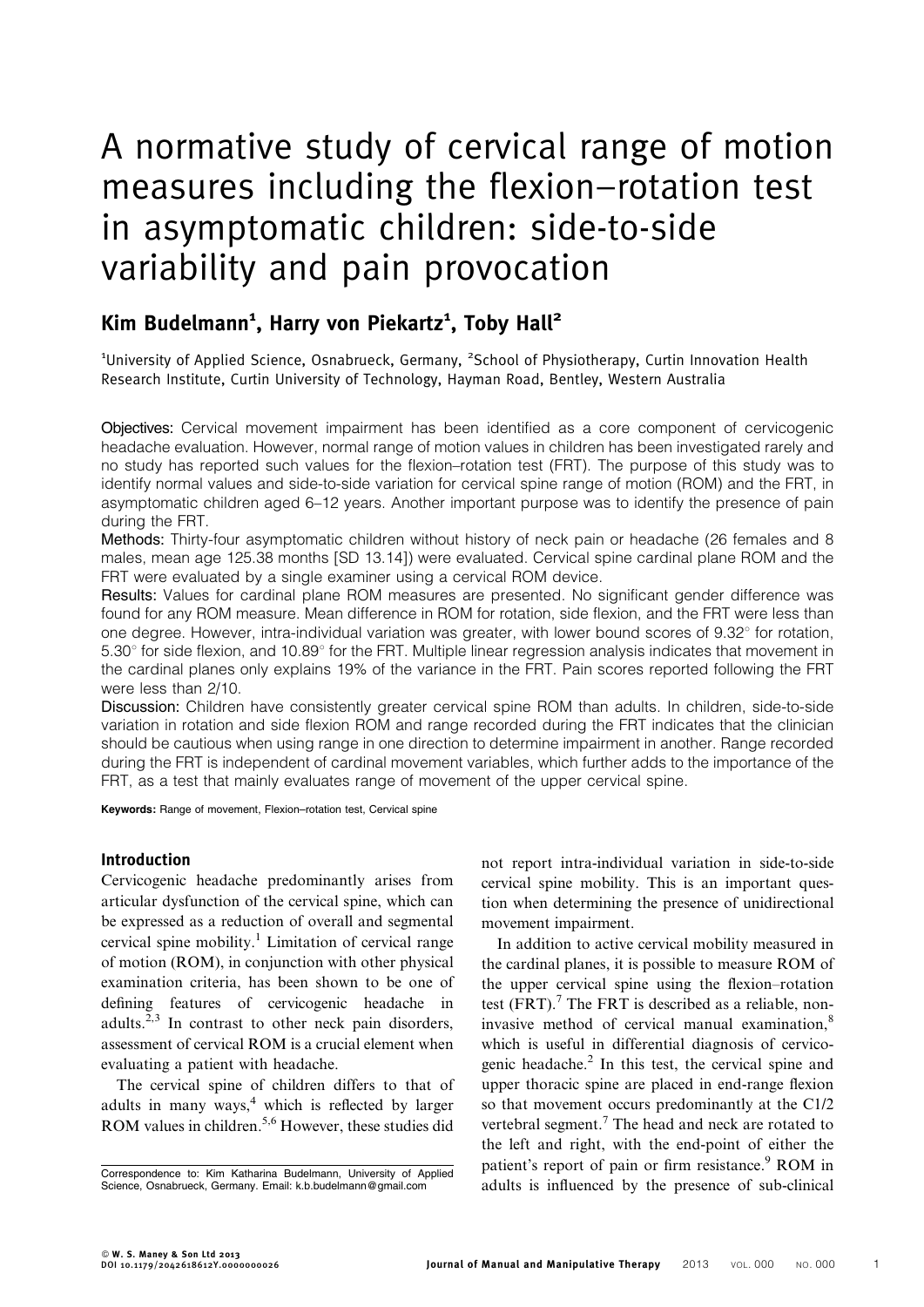neck pain, cervicogenic headache and, to some degree, by ROM in the cardinal plane, but not by other lifestyle factors such as side dominant lifestyle, prone head turned sleeping position and hours spent sitting daily.<sup>10</sup> The relationship between these factors is not known in children.

Normal values for ROM during the FRT in asymptomatic adults are reported as  $38^\circ$  (Ref. 8) and  $45^{\circ}$  (Ref. 9) to each side, while range less than  $32^\circ$  is the positive cut-off value.<sup>11</sup> Previous reports indicate high levels of intra-rater reliability for ROM measured by trained and inexperienced examiners using the FRT. $^{12,13}$  Furthermore, ROM recorded during the test and examiner interpretation of the test has been shown to be consistent over time with a minimal detectable change of at most seven degrees.<sup>12</sup> Despite this evidence, no studies have reported normal values or side-to-side variation in asymptomatic children. In addition, there are no reports regarding the presence or severity of pain provocation during the FRT in asymptomatic children or adults. Pain during testing is an important consideration when evaluating children, and pain-free tests are preferred.

The primary purpose of this study was to determine normal values and side-to-side variation of cervical spine cardinal plane ROM measures, as well as the FRT in asymptomatic children. The secondary purposes were to determine the degree of pain provocation during the FRT and whether ROM recorded during the FRT was dependent on ROM measures in the cardinal planes.

#### Methods

A normative value study was designed to assess cervical spine ROM and range of rotation in maximum flexion, as well as pain responses, during the FRT, in order to identify normal values in asymptomatic children.

# Subjects

Due to difficulties in obtaining a random sample of children, the subjects in this study were a sample of convenience recruited from a high school and a handball club in Bremen/Germany. The parents and children were informed of the study and provided written informed consent. All subjects had been informed of their right to refuse to participate or to withdraw consent to participate at any time without reprisal. In addition, the rights of the children were protected at all times. Thus the protocol for this study followed the ethical principles of the Declaration of Helsinki of the World Medical Association.

The sample consisted of 34 children (26 females; mean age 125.38 months [SD 13.14]), who were part of a larger study investigating headache in children. Subjects were included if they were asymptomatic and aged between 6 and 12 years. Subjects were excluded if they had headache more than once per month, any history of cervical spine surgery, a diagnosis of Down's syndrome or Rheumatoid arthritis, or inability to tolerate the FRT.

A physiotherapist with 3 years postgraduate experience undertook all testing procedures in a quiet, private room in the high school or handball club.

# Instrumentation

The Keno<sup>®</sup>-cervical measurement instrument (Kuntoväline Oy & David Fitness & Medical Ltd, Helsinki, Finland) (Fig. 1) was used to measure the range of active cervical ROM during flexion, extension, side flexion and rotation using separate inclinometers. Each inclinometer is attached to a frame: one in the sagittal plane for flexion–extension, one in the frontal plane for side flexion and a third one is attached in the horizontal plane for rotation. The inclinometer in the horizontal plane has a magnetic (compass-like) needle and the other two in the sagittal and frontal plane, have a gravity-dependent needle. In previous studies, the Keno®-instrument demonstrated correlation for intraobserver reliability from 0.62 to 0.91 and for interobserver reliability from  $0.80$  to  $0.87$ .<sup>14,15</sup> These findings correlate with another study, in which intraclass correlation coefficients varied from 0.73 to 0.95, and inter-rater reliability varied from 0.73 to 0.92 for all six cervical movements assessed in 20 patients with orthopaedic disorders.16 These and other studies indicate that the cervical ROM measuring device offers good reliability and validity. $17,18$ 

A compass goniometer fixed to the subject's head with elasticated Velcro straps (Fig. 2) was used to measure ROM during the FRT (Plastimo Airguide Inc. (Compasses), Buffalo Groove, IL, USA) according to previously reported method.9,12 This measurement method has been shown to be reliable, even when used by inexperienced examiners.<sup>13</sup>

Subjective pain responses arising during the FRT were assessed with a coloured visual analogue scale (CAS). This scale provides vivid gradations in colour, area, and length, so that the children can see concretely how different scale positions would reflect different values of pain intensity.<sup>19</sup> The reverse side has numerical ratings to enable quick determination of the child's pain score from 0 to 10. The CAS has found to be an accurate and valid measuring instrument for measuring pain in children 5 years and older.<sup>19</sup>

### Procedures

All measurements were assessed in a standardized manner to ensure reproducibility. Cervical spine cardinal plane ROM was determined first. Each child was given a practical demonstration of the assessment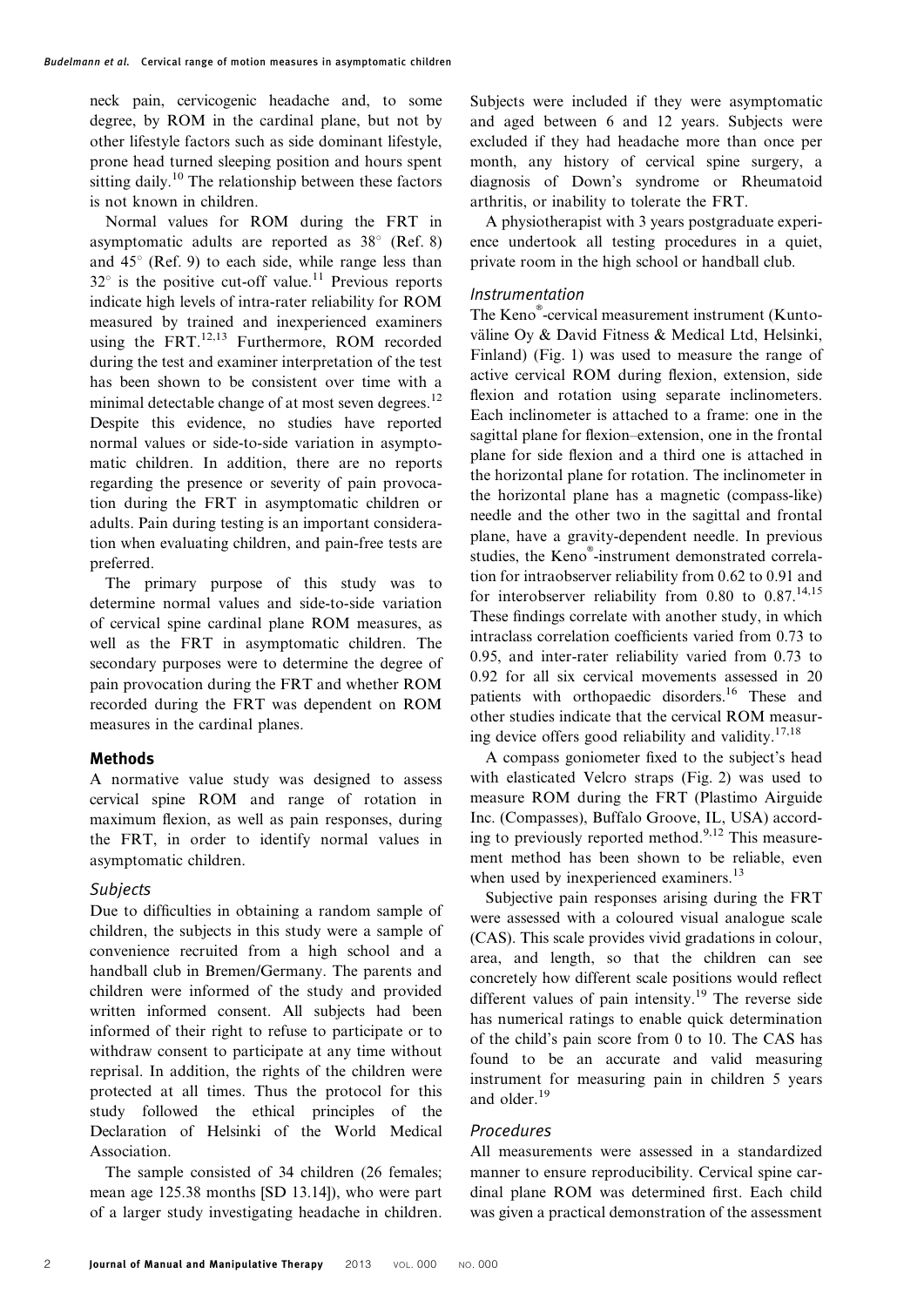

Figure 1 Keno<sup>®</sup>-cervical measurement instrument.

procedure for all six standard movements. They were also given a trial practice run to ensure familiarity with the testing protocol. Each child was instructed to sit in an erect posture on a plinth, with the thighs fully supported and the arms relaxed at the sides. Subjects were asked to keep the trunk stationary. If necessary the movement was corrected by the examiner to ensure movement of the head in only one plane. The examiner manually and verbally cued the subject's head movements so that, to the best visual estimate of the tester, the subject's chin, nose and eyes moved evenly in one place. The child was asked to move his/her head as far as they could comfortably go. After each movement, the subject was asked to return to the starting position. Each movement was performed once.

Following this, the FRT was performed in supine (Fig. 2). The testing procedure was based on previous



Figure 2 Flexion–rotation test (FRT).

investigations. <sup>9,12</sup> The child lay on a physiotherapy treatment couch with his/her hands relaxing on the abdomen. Both legs were positioned in parallel and not crossed. The head and neck was then moved into end-range flexion. In this position the head and neck was passively rotated to the left and then the right as far as possible within comfortable limits. The examiner stopped the movement as soon as she noticed a firm resistance, or the child requested the movement to be stopped due to pain. In all cases, resistance rather than pain limited the movement. Immediately following the FRT each child was requested to rate the discomfort felt during the FRT on the CAS.

#### Data analysis

All data were analysed using Statistical Package for Social Sciences version IBM SPSS Statistics 19. In all cases, the level of statistical significance was set at the 0.05 level. A 1-sample Kolmogorov-Smirnov test revealed normal distribution of all variables. Descriptive statistics including means, standard deviations, ranges and standard error of means (SEM) for all cervical ROM measures were calculated for the whole sample, as well as separately for girls and boys. Differences in mean cervical spine ROM between girls and boys were calculated using an independent samples *t*-test. A multiple linear regression was used to determine whether ROM recorded during the FRT is predicted by range recorded in the three cardinal planes (combined rotation to the left and right, combined side flexion, and combined flexion and extension). Prior to analysis, all assumptions for the use of multiple linear regression were met. A lower bound score was calculated to determine the cut-off point at which the degree of difference between the ROM to each side could be considered greater than that accounted for by measurement error and variability.20 The lower bound score was calculated by multiplying the standard deviation of the mean absolute value (MAV) by the  $t$ -score (1.69) of a onetailed  $t$ -test (alpha= 0.05) with 33 degrees of freedom and adding the MAV {lower bound score=  $(SD)$  $(1.69)$  + MAV} between sides.<sup>20</sup>

# Results

All data were normally distributed. Table 1 represents the means, standard deviations, ranges and SEMs for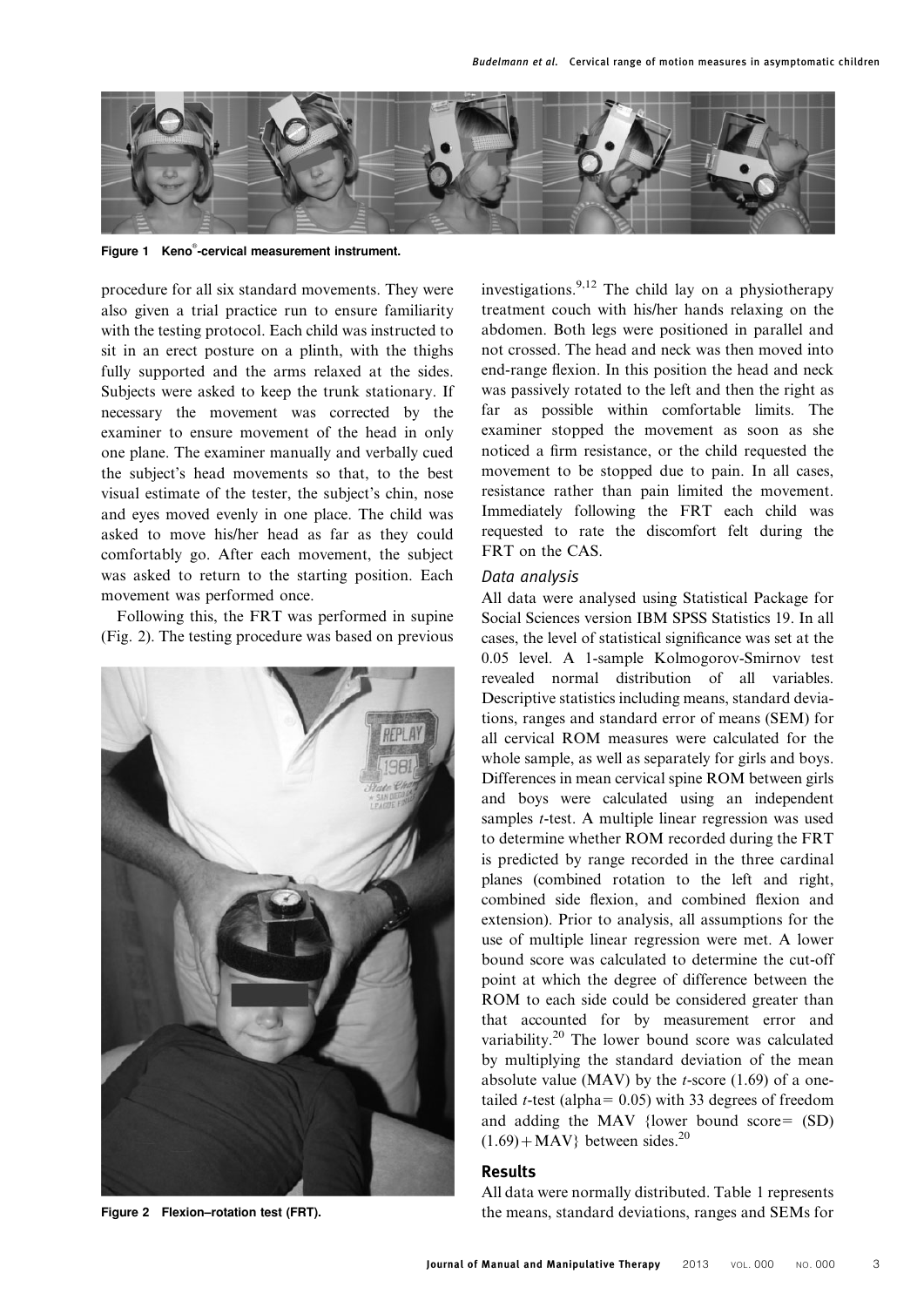

Figure 3 Mean ranges of motion and 95% confidence intervals for rotation, side flexion and range recorded during the flexion– rotation test.

|  | Table 1 Means, ranges, standard deviations (SD),      |  |  |
|--|-------------------------------------------------------|--|--|
|  | standard error of mean (SEM) and range in degrees for |  |  |
|  | cervical range of motion measures $(n=34)$            |  |  |

| Movement               | Mean  | SD    | Range      | SEM  |
|------------------------|-------|-------|------------|------|
| Flexion                | 72.96 | 13.10 | 48-100     | 2.25 |
| Female                 | 73.19 | 13.94 | 48-100     | 2.73 |
| Male                   | 71.00 | 11.02 | $52 - 82$  | 4.16 |
| Extension              | 87.97 | 9.87  | $71 - 110$ | 1.69 |
| Female                 | 89.54 | 10.31 | $72 - 110$ | 2.02 |
| Male                   | 82.57 | 6.82  | $71 - 92$  | 2.58 |
| Rotation right         | 80.56 | 7.87  | $61 - 98$  | 1.35 |
| Female                 | 80.50 | 8.03  | 61-98      | 1.57 |
| Male                   | 80.14 | 8.28  | 71-92      | 3.13 |
| <b>Rotation left</b>   | 81.24 | 7.55  | $70 - 99$  | 1.29 |
| Female                 | 80.96 | 8.07  | 70-99      | 1.58 |
| Male                   | 81.57 | 6.16  | $81 - 90$  | 2.33 |
| Side flexion right     | 51.24 | 5.42  | $41 - 62$  | 0.93 |
| Female                 | 50.46 | 5.37  | $41 - 62$  | 1.05 |
| Male                   | 53.57 | 5.47  | $45 - 59$  | 2.07 |
| Side flexion left      | 52.06 | 5.52  | $41 - 65$  | 0.95 |
| Female                 | 51.35 | 5.68  | $41 - 65$  | 1.11 |
| Male                   | 54.29 | 4.89  | $49 - 60$  | 1.85 |
| Flexion-rotation right | 52.97 | 4.65  | $45 - 63$  | 0.80 |
| Female                 | 52.54 | 4.00  | $45 - 60$  | 0.78 |
| Male                   | 53.57 | 6.52  | $45 - 63$  | 2.46 |
| Flexion-rotation left  | 52.38 | 5.47  | $40 - 63$  | 0.94 |
| Female                 | 52.50 | 5.90  | $40 - 63$  | 1.16 |
| Male                   | 51.57 | 4.16  | $46 - 59$  | 1.57 |

all ROM measures and also provides data regarding ROM for males and females. Figure 3 shows the mean ranges of motion and 95% confidence intervals (CI) for rotation, side flexion and range recorded during the flexion–rotation test. Differences between genders in terms of ROM, as well as CI, are summarized in Table 2. An independent samples t-test revealed no significant difference for any ROM measure between girls and boys  $(P>0.14)$ .

Table 3 provides mean difference scores between left and right sides with standard deviations for rotation, side flexion and the FRT. The lower bound scores indicate that children need at least a ROM difference between sides of  $9.32^{\circ}$  for rotation,  $5.30^{\circ}$ for side flexion, and  $10.89^{\circ}$  for the FRT (Table 3) to be certain that the difference is more than measurement error and variability.

Multiple linear regression analysis, with combined left and right rotation during the FRT as the dependent variable, was not significant (Table 4). Furthermore, the independent variables of ROM in the three cardinal planes (rotation, side flexion, and flexion/extension) explained only 19% of the variance  $(R<sup>2</sup>)$  in range recorded during the FRT.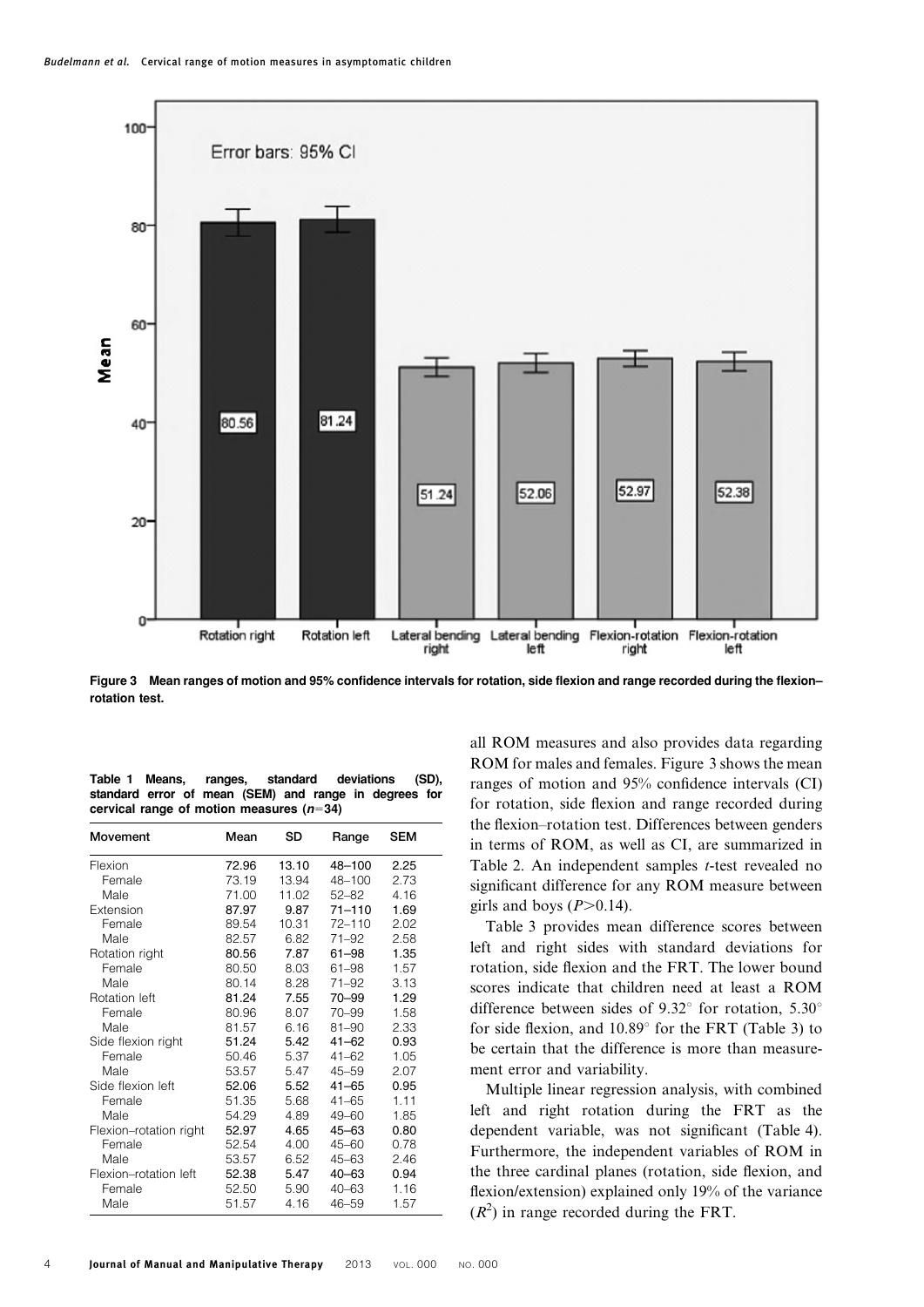| Movement               | Mean difference scores (95% CI) | P value | <b>SEM</b> |  |
|------------------------|---------------------------------|---------|------------|--|
| Flexion                | $1.07 (-9.88 - 12.02)$          | 0.84    | 5.38       |  |
| Extension              | $6.66(-1.23-14.56)$             | 0.95    | 3.88       |  |
| Rotation right         | $-0.25$ ( $-6.83-6.33$ )        | 0.94    | 3.23       |  |
| Rotation left          | $-1.16(-7.46-5.14)$             | 0.71    | 3.09       |  |
| Side flexion right     | $-3.29(-7.66-1.08)$             | 0.14    | 2.15       |  |
| Side flexion left      | $-3.03(-7.52-1.46)$             | 0.80    | 2.20       |  |
| Flexion-rotation right | $-1.84(-5.67-1.99)$             | 0.34    | 1.88       |  |
| Flexion-rotation left  | $0.50(-4.07-5.07)$              | 0.82    | 2.24       |  |

Table 2 Comparison of range of motion (ROM) across gender with 95% confidence intervals (CI), statistical significance, and standard error of measurement (SEM)

Pain was an uncommon accompaniment to the FRT, with only 14 out of 34 children reporting pain during the test. Generally pain levels were very low with a maximum of 2/10, and with a mean of 0.42 (SD 0.64) and 0.45 (SD 0.65) when testing the FRT to the right and left, respectively.

# Discussion

The primary purpose of this study was to determine normal values and side-to-side variation of cervical spine cardinal plane active ROM measures and the FRT in asymptomatic children. The results for cardinal plane ROM data found in this study are comparable to previous reports by Lynch-Caris et al.<sup>6</sup> who measured ROM in children of a similar age. In contrast, ROM data were quite different to that published by Arbogast et  $al$ <sup>5</sup> who observed consistently less ROM across all measures, with up to  $12^{\circ}$ less flexion/extension,  $8^\circ$  less rotation, and  $5^\circ$  less side flexion. One explanation for these differences in ROM may arise from different measurement methods.<sup>7</sup> For example, Arbogast et al.<sup>5</sup> utilized external fixation devices to stabilise the subjects' trunk while measuring cervical ROM. The children in the present study sat unsupported without a backrest and without other fixation, which may have allowed a more natural pattern of movement, enabling a greater ROM. In our study and consistent with previous studies, we found no significant difference between females and males for any ROM measure.<sup>5,6</sup>

Cervical ROM in children appears to be consistently greater in range for all cardinal planes when compared to previous reports for adults.<sup>9,21</sup> For example, rotation to the right in adults is reported as 64.9° (Ref. 9) or  $73.2^{\circ},^{21}$  whereas in our study rotation was  $80.6^\circ$ . Knowledge that children have consistently greater ROM than adults is important to enable clinicians to identify movement impairment when examining children with conditions such as cervicogenic headache or neck pain.

Mean ranges for rotation to the right and left recorded during the FRT were 52.97 (SD 4.65) and 52.38 (SD 5.47), respectively. To our knowledge this is the first study to report ROM values for the FRT in children. Again, comparisons of ROM data with published reports for adults demonstrate consistently higher values in children,  $8-10$  with between  $8-14^\circ$ more rotation during the FRT. Previously, it has been suggested that immature cervical spines are much more mobile due to laxity of ligaments and capsules, shallow and angled facet joints and incompletely formed uncinate processes.<sup>22</sup>

Children frequently suffer from headache<sup>23</sup> and the FRT has been shown to be a useful means to identify impairment of the upper cervical spine and aid in the diagnosis of cervicogenic headache,  $2,7,11$  and as a potential treatment outcome. $^{24}$  Hence, the FRT may be a useful test in children. However previous investigations in adults indicate a positive cut-off value of 32 or  $33^{\circ}$ .<sup>8,11</sup> As children have greater ROM than adults, these cut-off scores should not be applied to children. Based on the lower bound scores for the FRT, side-to-side variation needs to be greater than  $11<sup>o</sup>$  to establish potential impairment as opposed to measurement error. Further studies need to investigate this in symptomatic populations.

Table 4 T, P,  $R^2$  and F values for multiple linear regression analysis

| variable | Dependent Independent<br>variable                                                   |           | $T$ $P$ $R^2$ $F$   |  |  |
|----------|-------------------------------------------------------------------------------------|-----------|---------------------|--|--|
|          | Total FRT Total rotation<br>Total side flexion<br>Total flexion-extension 0.75 0.46 | 0.76 0.44 | 1.49 0.14 0.19 2.30 |  |  |

Table 3 Comparisons of range to the left and right for rotation, side flexion, and the flexion–rotation test (FRT): Mean difference scores and 95% confidence intervals (CI), mean absolute values (MAV) with standard deviations (SD), and lower bound scores

| Movement     | Mean difference score (95% CI) | MAV (SD)    | Lower bound score |
|--------------|--------------------------------|-------------|-------------------|
| Rotation     | $0.68$ (2.49, $-1.06$ )        | 3.74(3.28)  | 9.32              |
| Side flexion | $0.82(1.77, -0.13)$            | 2.12(1.87)  | 5.30              |
| <b>FRT</b>   | $0.59(1.49, -2.67)$            | 4.64 (3.70) | 10.89             |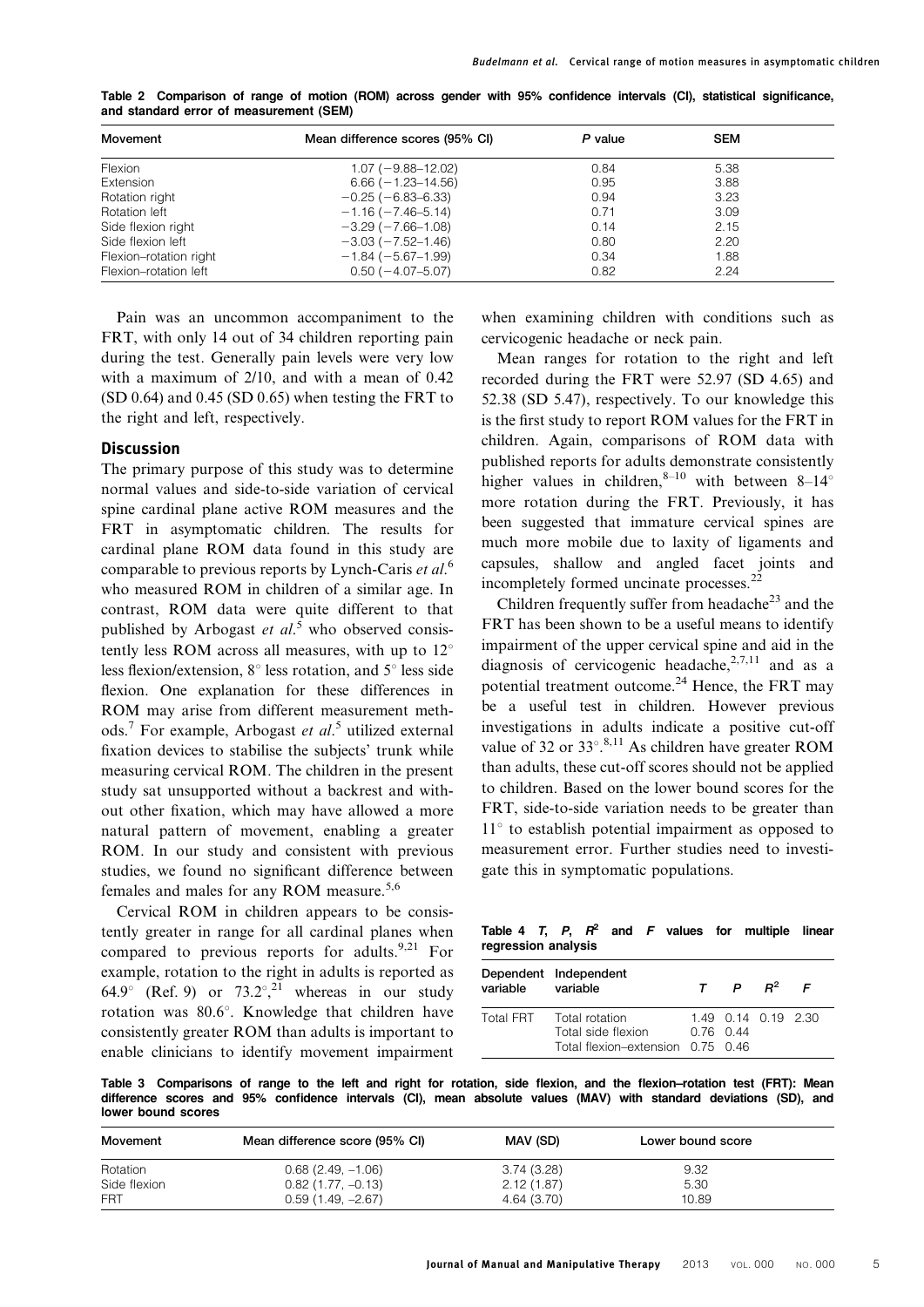To our knowledge this is the first study to report side-to-side variation in active ROM measures and the FRT in children. The mean difference scores for rotation, side flexion and the FRT were relatively small, being 0.68, 0.82, and 0.59, respectively. Previous reports of cardinal plane ROM have also demonstrated very small mean differences  $(2^{\circ}$  side flexion,  $0.1^{\circ}$  for rotation) between sides.<sup>5</sup> Despite the small mean difference, we found larger variation among individuals with the lower bound scores revealing a difference between sides of up to  $11^{\circ}$  for the FRT,  $9^{\circ}$  for the rotation, and  $5^{\circ}$  for side flexion. These data indicate that clinicians should be careful when interpreting ROM findings in symptomatic children, as small differences between sides may be normal, and may also be due to measurement errors.<sup>20</sup>

A secondary purpose of our study was to determine whether ROM recorded during the FRT was dependent on ROM measured in the cardinal planes. Interestingly we found that movement of the neck in the cardinal planes explained only 19% of the variance  $(R^2=0.19)$  in range recorded during the FRT, which was not significant  $(P>0.14)$ . This finding is not consistent with the findings of Smith et  $al$ <sup>10</sup> who found that, in adults, the total range of lateral bending and the presence of sub-clinical neck pain explains 59% of the variance  $(R^2=0.58)$  in the range recorded during the FRT. One explanation for the difference may be the presence of pain in the regression analysis performed by Smith et al.<sup>10</sup>, which was not included in our calculation. Despite this, the results from the present study indicate that range recorded during the FRT is relatively independent of other movement variables. This would appear to build on the evidence that the FRT tests mainly the upper cervical spine  $ROM.^{7,11}$  While in contrast, cardinal plane ROM tests include movement of the upper and lower cervical spine.

Pain provocation during the FRT was not a common feature in asymptomatic children. Only 14 of 34 children experienced low pain levels during the FRT with a maximum of 2/10 on the CAS. The low levels of pain provocation indicate that the FRT is a comfortable test for, at least, asymptomatic children. Future studies should investigate whether pain levels during the FRT differ between symptomatic and asymptomatic children.

#### Conclusion

Normal values for cervical spine ROM measures and the FRT, in asymptomatic children aged between 6 and 12 years, have been presented. Ranges are consistent among males and females but consistently greater in children compared with previous reports for adults. In children, side-to-side variation in rotation and lateral bending ROM and range

recorded during the FRT indicates that the clinician should be cautious when using range in one direction to determine impairment in another. The FRT appears to be a movement largely independent of cardinal plane ROM measures. Finally, pain during the FRT is a minimal feature in asymptomatic children.

#### References

- 1 Hall T, Briffa K, Hopper D. Clinical evaluation of cervicogenic headache: a clinical perspective. J Man Manip Ther. 2008; 16:73–80.
- 2 Hall TM, Briffa K, Hopper D, Robinson K. Comparative analysis and diagnostic accuracy of the cervical flexion–rotation test. J Headache Pain. 2010;11:391–7.
- 3 Jull G, Amiri M, Bullock-Saxton J, Darnell R, Lander C. Cervical musculoskeletal impairment in frequent intermittent headache. Part 1: subjects with single headaches. Cephalalgia. 2007;27:793–802.
- 4 Menezes AH, Traynelis VC. Anatomy and biomechanics of normal craniovertebral junction (a) and biomechanics of stabilization (b). Childs Nerv Syst. 2008;24:1091–100.
- 5 Arbogast KB, Gholve PA, Friedman JE, Maltese MR, Tomasello MF, Dormans JP. Normal cervical spine range of motion in children 3–12 years old. Spine. 2007;32:E309– 15.
- 6 Lynch-Caris T, Majeske KD, Brelin-Fornari J, Nashi S. Establishing reference values for cervical spine range of motion in pre-pubescent children. J Biomech. 2008;41:2714–9.
- 7 Takasaki H, Hall T, Oshiro S, Kaneko S, Ikemoto Y, Jull G. Normal kinematics of the upper cervical spine during the flexion–rotation test – In vivo measurements using magnetic resonance imaging. Man Ther. 2011;16:167–71.
- 8 Ogince M, Hall T, Robinson K, Blackmore AM. The diagnostic validity of the cervical flexion–rotation test in C1/2-related cervicogenic headache. Man Ther. 2007;12:256– 62.
- 9 Hall T, Robinson K. The flexion–rotation test and active cervical mobility – A comparative measurement study in cervicogenic headache. Man Ther. 2004;9:197–202.
- 10 Smith K, Hall T, Robinson K. The influence of age, gender, lifestyle factors and sub-clinical neck pain on cervical range of motion. Man Ther. 2007;13:552–9.
- 11 Hall T, Briffa K, Hopper D. The influence of lower cervical joint pain on range of motion and interpretation of the flexion– rotation test. J Man Manip Ther. 2010;18:126–31.
- 12 Hall T, Briffa K, Hopper D, Robinson K. Long-term stability and minimal detectable change of the cervical flexion–rotation test. J Orthop Sports Phys Ther. 2010;40:225–9.
- 13 Hall TM, Robinson KW, Fujinawa O, Akasaka K, Pyne EA. Intertester reliability and diagnostic validity of the cervical flexion–rotation test. J Manipulative Physiol Ther. 2008; 31:293–300.
- 14 Capuano-Pucci D, Rheault W, Aukai J, Bracke M, Day R, Pastrick M. Intratester and intertester reliability of the cervical range of motion device. Arch Phys Med Rehabil. 1991;72:338– 40.
- 15 Poelsson A, Hedlund R, Ertzgaard S. Intra- and intertester reliability and range of motion of the neck. Physiother Can. 2000;52:233–45.
- 16 Youdas JW, Carey JR, Garrett TR. Reliability of measurements of cervical range of motion – comparison of three methods. Phys Ther. 1991;71:98–106.
- 17 Tousignant M, de Bellefeuille L, O'Donoughue S, Grahovac S. Criterion validity of the cervical range of motion (CROM) goniometer for cervical flexion and extension. Spine. 2000;25:324–30.
- 18 Tousignant M, Duclos E, Lafleche S, Mayer A, Tousignant-Laflamme Y, Brosseau L, et al. Validity study for the cervical range of motion device used for lateral flexion in patients with neck pain. Spine. 2002;27:812–7.
- 19 McGrath PA, Seifert CE, Speechley KN, Booth JC, Stitt L, Gibson MC. A new analogue scale for assessing children's pain: an initial validation study. Pain. 1996;64:435–43.
- 20 Covill LG, Petersen SM. Upper extremity neurodynamic tests: Range of motion asymmetry may not indicate impairment. Physiother Theory Pract. 2012;28:535–41.